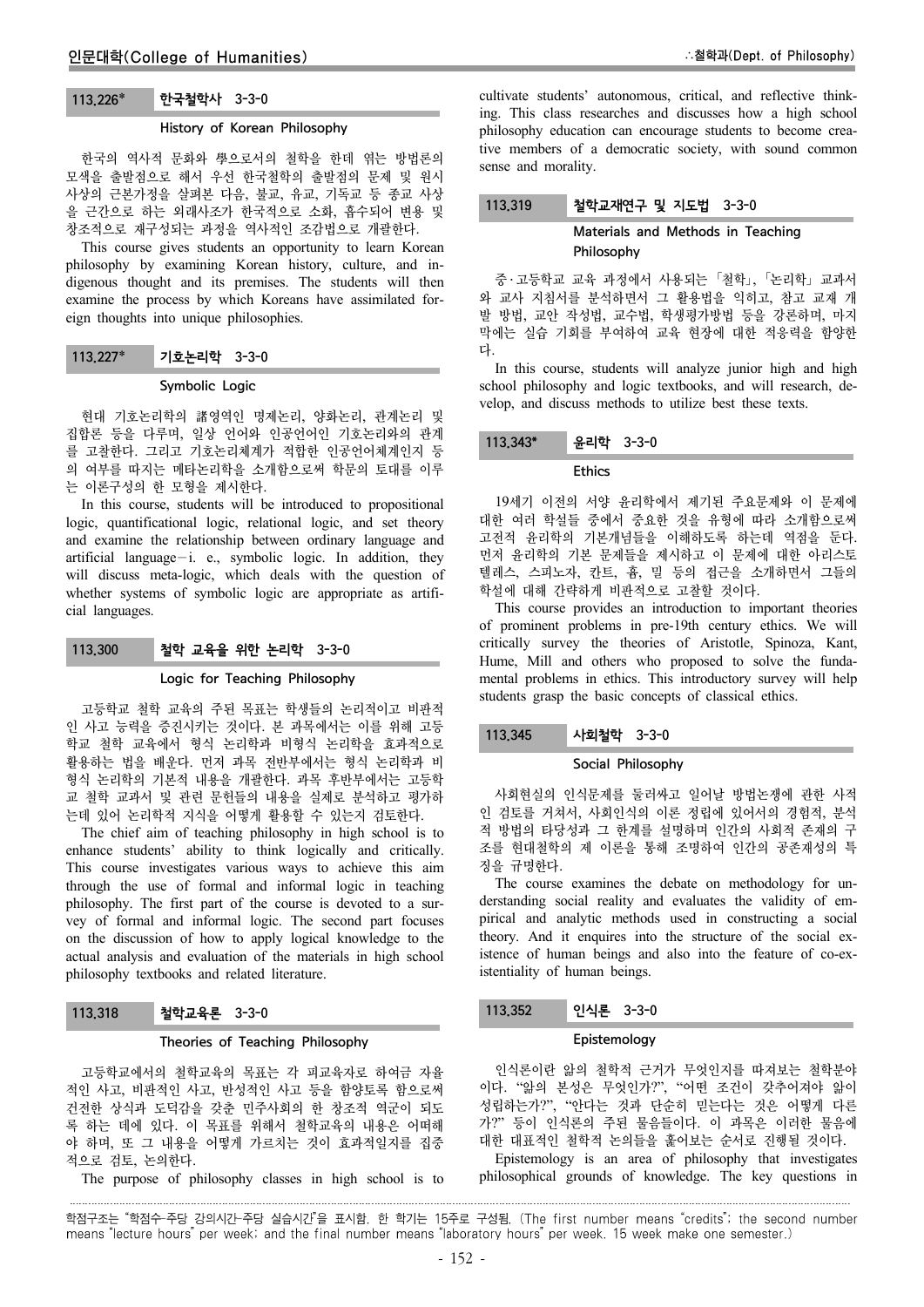epistemology are these: What is the nature of knowledge? What conditions should be met for knowledge to obtain? What distinguishes knowing from merely believing? The course examines representative theories that answer those questions.

# 113.357 한국불교철학 3-3-0

## Korean Buddhist Philosophy

이 과목은 불교 전반에 대한 기본적 소양을 갖춘 수강생을 대 상으로 한국불교의 역사와 철학을 다룬다. 구체적으로 원효(元曉), 지눌(知訥), 의천(義天), 휴정(休靜), 보우(普愚) 등 대표적 고승들 의 사상을 학습하고, 한국 불교의 대종인 선불교의 철학적 성찰을 시도한다.

This is an above-intermediate course that requires general knowledge of Buddhism. The course deals with history and philosophy of Korean Buddhism. Wonhyo, Jinul, Euicheon, Hyujeong and Bowoo are among the major philosophers the course will cover. Philosophical contemplation of Son(禪), the mainstream of Korean Buddhism, is also discussed.

## 113.360 서양근대철학 3-3-0

#### Modern Western Philosophy

서양 근세의 주요 철학활동의 의의를 밝히고 철학사상의 큰 흐 름을 따라 先哲을 追체험하며, 서양근세철학 문화가 현대문화에 미친 영향을 분별한다. 또한 서양근세철학이 제기했던 문제를 학 생들 스스로 탐구해 봄으로써 이 문제들이 역사적인 것에 그치지 않고 오늘날의 우리에게도 철학적 과제로 다가올 수 있음을 체험 하게 한다. 이성론(데카르트, 스피노자, 라이프니쯔), 경험론(로크, 버클리, 흄), 비판철학(칸트), 독일이상주의(피히테, 쉘링, 헤겔)의 형성배경과 중심내용 및 의미 천착이 이 과목의 주요 부분을 구성 한다.

This course deals with the main philosophical works of the modern western era, and their impacts on our contemporary culture. Students will understand the philosophical problems of modern times and assess their significance. The course covers the development and content of rationalism (Descartes, Spinoza, Leibniz), empiricism (Locke, Berkeley, Hume), critical philosophy (Kant), and German idealism (Fichte, Schelling, Hegel).

#### 113.362 서양중세철학 3-3-0

## Medieval Western Philosophy

서양 기독교철학의 형성과 전개과정을 교부철학, 스콜라철학의 주요문헌들을 통해 개관하여 서양철학의 중세적 전통을 이해시키 는 것이 이 강의의 목표이다. 희랍철학과의 만남을 통해 서양에 유입된 기독교가 어떤 새로운 문제에 부딪치며 이 문제들을 어떤 개념들을 통해 체계화해 가는지를 검토함으로써 서양철학의 중세 적 토대를 이해하게 하고 아울러 서양 근대철학의 형성에 미친 중 세의 영향을 이해하도록 한다.

In this course, students will study the medieval tradition in Western philosophy by surveying the birth and development of Christian philosophy through the key original texts of patristic philosophy and Scholasticism. The course will examine the problems that the Christian religion faced and the way in which it managed to solve them-through a systemization of its own conceptual framework. In the course, students will arrive at an understanding of the impact of medieval thought on the formation of modern Western philosophy as well as the medieval foundation of Western philosophy in general.

#### 113.365 언어철학 3-3-0

#### Philosophy of Language

언어와 세계의 관계, 언어와 사유와의 관계 및 언어와 문화와의 관계가 제기하는 철학적 문제를 형식언어, 변형언어, 해석학 및 구 조주의적 입장에서 비교, 검토한다.

The philosophical problems concerning the relations between language and the world, language and thought, language and culture are examined and discussed from the perspectives of formal language, transformed language, hermeneutics and structuralism.

## 113.366 실존철학 3-3-0

#### Existentialism

이 강의에서는 실존철학의 대표적인 철학자들인 키르케고르, 니체, 야스퍼스, 하이데거, 사르트르, 카뮈 등의 사상을 살펴볼 것이다.

This course will focus on existentialism by examining the work of the philosophers representative of this tradition, such as Kierkegaard, Nietzsche, Jaspers, Heidegger, Sartre, and Camus.

## 113.367 현대프랑스철학 3-3-0

#### Contemporary French Philosophy

20세기 프랑스철학사를 소개하는 과목이다. 과학철학(베르그손, 바슐라르, 시몽동), 실존주의(사르트르, 메를로퐁티, 레비나스), 구 조주의(라캉, 알튀세르, 푸코), 탈구조주의(데리다, 들뢰즈, 바디우) 등으로 이어지는 현대프랑스철학의 흐름을 강의하고 탈구조주의와 포스트모더니즘(리오타르, 보드리야르)의 관련성을 설명한다. 강의 의 초점은 푸코, 데리다, 들뢰즈 등과 같은 구조주의 전후의 철학 자에 놓일 것이나 사정에 따라 달라질 수 있다.

This course provides a general introduction to the historical development of French Philosophy in the 20th century, which follows five steps: philosophy of science (Bergson, Bachelard, Simondon), Existentialism (Sartre, Merleau-Ponty, Levinas), Structuralism (Lacan, Althusser, Foucault), Poststructuralism (Derrida, Deleuze, Badiou), and Postmodernism (Lyotard, Baudrillard). Main focus will be placed on the philosophers before and after Structuralism such as Foucault, Derrida, and Deleuze, but this emphasis can change according to the circumstances.

## 113.368 현상학 3-3-0

#### Phenomenology

본 교과목은 현대철학의 핵심적인 사조 중의 하나인 현상학의 근본 문제들을 검토함을 목표로 한다. 이러한 목표를 위해 우선 현상학의 창시자인 후설의 현상학을 중심으로 현대의 위기, 실증 주의 비판, 엄밀학으로서의 현상학의 이념, 영역적 존재론, 형식적 존재론, 현상학적 심리학, 초월론적 현상학, 지향성, 초월론적 주 관, 생활세계, 노에시스-노에마 상관관계, 현상학적 환원, 질적연구 등의 문제들을 살펴본 후 셸러, 하이데거, 인가르덴, 사르트르, 가 다머, 메를로-퐁티, 레비나스, 리쾨르, 뒤프렌느, 슈츠, 거비치 등이 발전시킨 다양한 유형의 현상학의 근본 문제들을 살펴본다.

Phenomenology is one of the most important areas of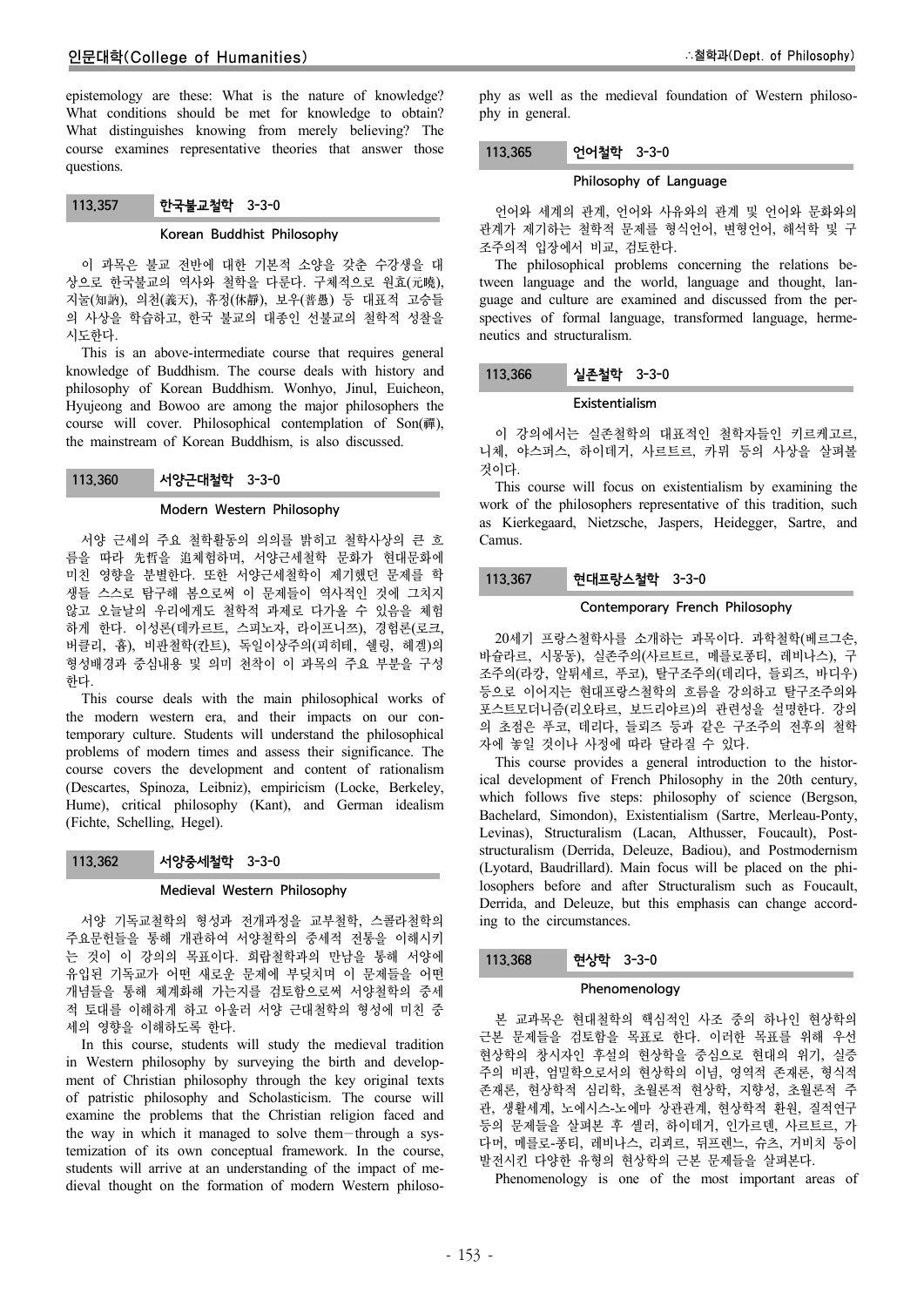contemporary philosophy. This course will examine the basic issues of phenomenology. It will first deal with the basic issues of phenomenology as presented by E. Husserl, such as the crisis of modern society, the criticism of positivism, the idea of phenomenology as a rigorous science, regional ontology, formal ontology, phenomenological psychology, transcendental phenomenology, intentionality, the noesis-noema correlation, transcendental subjectivity, intersubjectivity, the life-world, the phenomenological reduction, transcendental idealism, qualitative research, etc. Thereafter it will deal with the basic issues of the various kinds of phenomenology subsequently developed by M. Scheler, M. Heidegger, R. Ingarden, J.-P. Sartre, H.-G. Gadamer, M. Merleau-Ponty, E. Levinas, P. Ricoeur, M. Dufrenne, A. Schutz, A. Gurwitsch, etc.

# 113.369 불교철학특강 3-3-0

## Topics in Buddhist Philosophy

인도 불교와 동아시아 불교를 폭넓게 조망하면서 인도와 동아 시아에서 다양하게 전개된 불교철학을 주제별로 특화해서 공부한 다. 불교의 철학적 사유 전통에 대해 통시적이고 공시적인 관점에 서 접근한다. 학기에 따라 불교 인식론, 불교 윤리학 등의 다양한 주제가 소개될 것이다.

This course offers an extensive introduction to philosophical topics in Indian and East Asian Buddhism, examining the various manifestations of Buddhism in India and East Asia as a whole. In approaching the philosophical traditions of thought in Buddhism we will take diachronic and synchronic points of view. Various topics will be introduced depending on the semester, such as Buddhist epistemology and Buddhist ethics.

## 113.370 제자백가철학특강 3-3-0

#### Topics in the Hundred Schools

제자백가는 다양한 철학적 문제들을 제기했지만, 이들은 동일한 철학적 배경을 공유하고 자신들의 문제의식을 전개해 나갔다. 이 수업에서는 이들이 공유한 철학적 배경, 제자백가들 자신의 주장, 그리고 그들 사이의 논쟁을 검토한다.

The numerous schools of the Hundred Schools of Thought raised diverse, different philosophical issues, but they developed their thoughts against a shared philosophical background. In this course, students will examine (1) the common background, (2) the different philosophical positions of The Hundred Schools and (3) controversies between the Schools.

113.371 신유학특강 3-3-0

#### Topics in Neo - Confucian Philosophy

신유학의 철학적 의미를 탐구하고 그 특징을 파악해 본다. 이 를 위해 한국과 중국의 대표적인 신유학자들의 저술을 읽고 토론 한다.

In this course, students will inquire into the philosophical meaning of Neo-Confucianism, as well as its characteristics. The students will read and discuss major texts written by Chinese and Korean Neo-Confucianists.

## 113.454 중국근현대철학 3-3-0

## Modern and Contemporary Chinese Philosophy

이 과목은 청대고증학과 그 이후 중국 현대 신유학에 이르기까 지, 서양사상의 충격과 영향 하에서 중국철학의 자체문제를 19세 기 이후 어떻게 주체적으로 형성하고, 전통철학의 정당성을 어떻 게 발전시켜 왔는지를 살핀다. 특히 5.4운동 이후 문화보수주의 학자들의 전통사상 긍정론 주장에 주목하며, 중국 근대철학의 강 점과 현실성을 파악한다.

This course investigates the ways Chinese thinkers - from the bibliographical school of Qing dynasty up to modern new Confucianism - justified the key principles of Chinese philosophy against the onslaught of Western thoughts. The strengths of modern Chinese philosophy will be duly appreciated by focusing on the cultural conservatives who defended the traditional philosophical thoughts after the May Fourth movement.

# 113.455 송명대신유학 3-3-0

#### Neo-Confucianism in Song and Ming Dynasties

이 과목은 주희가 성리학을 종합한 과정을 검토하기 위해 주희 이전의 주돈이, 소옹, 장재, 정호, 정이 등의 사상을 검토하고, 주 희 사상의 형성과 그 체계를 전체적으로 조망한다. 또한 주희 사 상과 큰 차이를 보이는 명대 왕양명의 철학을 다룬다.

In order to understand the compilation process of neo-Confucianism by its figurehead, Zhu Xi, the course will read texts of the scholars that came before him and greatly influenced him: Zhou Lianxi, Zhang Zai, Cheng Hao and Cheng Yi. Wang Yangming who comes after will be compared and contrasted with Zhu Xi for better interpretation of Confucianism.

## 113.461A 서양고중세철학특강 3-3-0

## Topics in Ancient and Medieval Western Philosophy

서양 철학의 고중세 시기에 어떤 문제들이 어떤 방식으로 제기 되고 제기된 문제들의 해결을 위해 도입된 개념과 논변들이 어떤 것인지를 당시 작품의 강독을 통해 검토한다. 플라톤, 아리스토텔 레스, 아우구스티누스, 토마스 아퀴나스의 문헌이 일차적인 선택 범위에 들며, 철학적 분석과 문헌학적 역사적 접근방법을 통해 학 생들에게 서양 고중세의 철학적 문헌을 학적으로 접근하는 방식이 어떤 것인지를 이해하도록 한다.

In this course, students will examine the philosophical questions, concepts, and arguments that were formed and implemented in the ancient and medieval period of Western philosophy. It will deal primarily with the works of Plato, Aristotle, Augustine, and Thomas Aquinas. The course will help students understand ancient and medieval Western philosophical works through not only analytical but also philological and historical methods.

## 113.462 서양현대철학특강 3-3-0

#### Topics in Contemporary Western Philosophy

현대 서양의 주요한 철학사조들을 대표하는 고전적인 저작들에 대해서 강독한다. 이를 통해 현대 서양철학에 대한 이해를 심화하 는 한편 철학서를 치밀하게 읽고 소화하는 능력을 함양한다.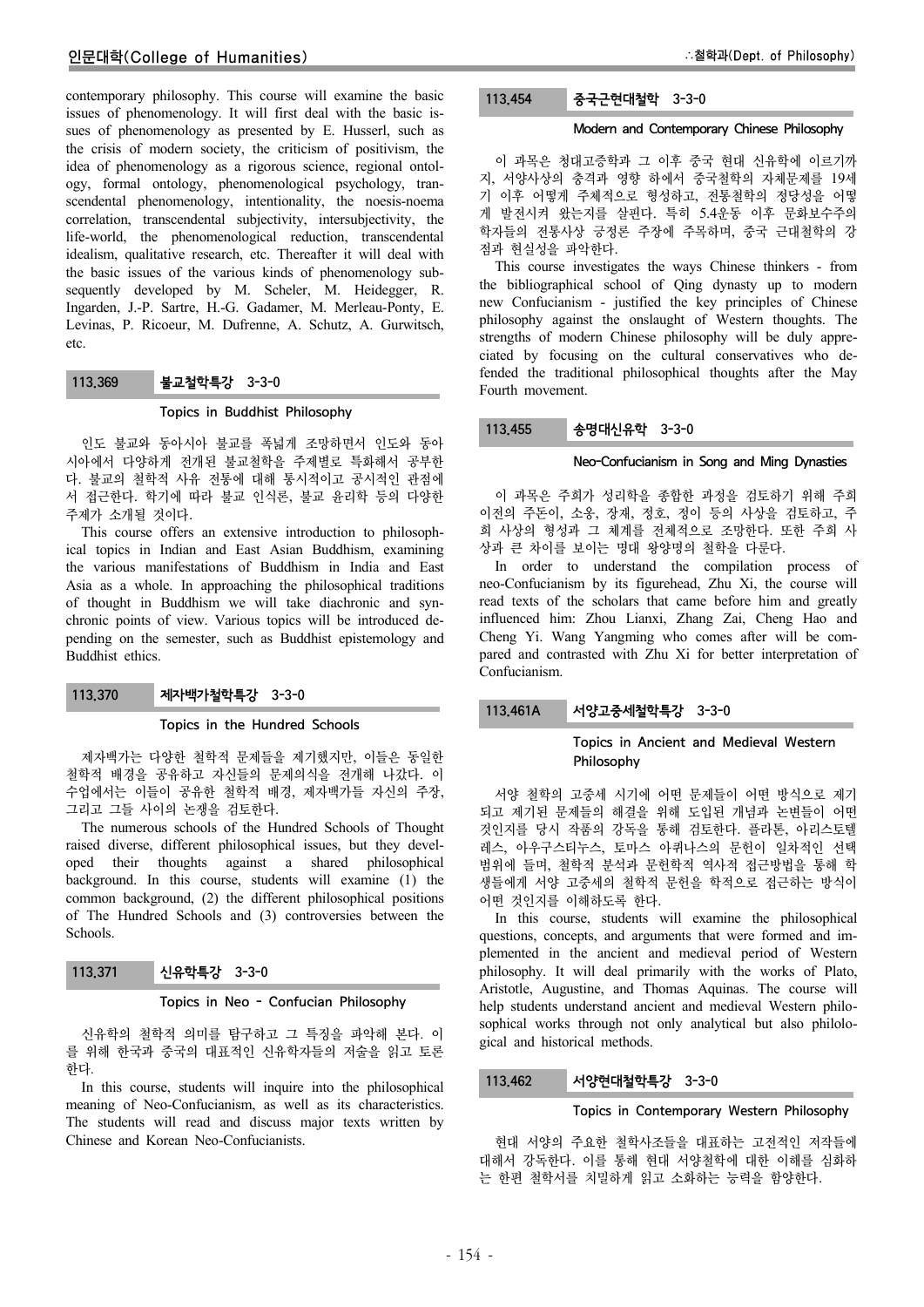In this course, students will read classical texts representing main philosophical currents in contemporary western thoughts. They will, thereby, not only gain a deeper understanding of the contemporary western philosophies butsimultaneously be trained in reading philosophical texts.

# 113.463 과학철학 3-3-0

#### Philosophy of Science

과학과 관련된 주된 철학적 주제들을 선택하여, 현대의 대표 적 견해들을 소개하고 비판적으로 검토하는 방식으로 다룰 것이 다. 선택 가능한 주제들로는, 과학의 목표와 방법, 과학 이론의 구성과 역할, 과학적 설명, 실재론/반실재론 논쟁, 이론간 환원, 과학의 합리성 및 객관성, 과학과 사이비 과학의 구분, 자연 법 칙 등이 있다.

Certain philosophical topics related with science will be selected and the related, representative views will be examined critically. Some of the possible themes include the purpose and methods of science, the construction and role of scientific theory, scientific explanation, realism/antirealism debate, inter-theoretic reduction, the distinction between science and pseudo-science, and the law of nature.

113.464 심리철학 3-3-0

#### Philosophy of Mind

'마음의 본성은 무엇인가'라는 것은 古代로부터 이어지는 중요 한 철학적 문제 중의 하나이다. 이 과목에서는 '마음과 신체의 관 계는 무엇인가'라는 존재론적인 문제와, '심리용어의 의미는 어떤 근거에서 가능한가'라는 의미론적인 문제, '자신의 마음과 他人의 마음은 어떻게 인식될 수 있는가'하는 인식론적인 문제 등이 다루 어진다. 이 과목은 위의 주제에 관한 기초적인 내용들을 강의한 후 이 강의내용과 강의시간에 제시된 문헌의 내용을 중심으로 토 론을 곁들이는 방식으로 진행된다.

"What is the nature of mind?" is one of the most important questions asked since the ancient times. This course deals with the ontological question concerning the relation between mind and body, the semantic question of the meanings of mental terms, and the epistemological question of how to know one's own mind as well as others'.

## 113.465 사회철학특강 3-3-0

## Topics in Social Philosophy

이 과목은 인간이 독립된 개체가 아니라 사회적 존재라는 전체 를 바탕으로 인간의 자기 인식, 인간과 인간 간의 바람직한 관계 그리고 인간과 사회 변화과정의 상관관계를 탐구하는 것을 과제로 한다. 이러한 탐구를 위해 올바른 방법론을 모색하고 더 나아가서 인간 존재의 근본 양식에 대해 철학적으로 규명해 본다.

This course intends to investigate the self-conception of human beings, the interrelations among human beings, and the process of social change. It tries to locate a proper methodology for that investigation and illuminates philosophically the fundamental manner of existence of human beings in social contexts.

113.466 형이상학 3-3-0

## Metaphysics

이 과목은 세계 전체의 구조와 구조원리, 세계 내에서의 인간의

지위와 인생의 의미, 세계의 존재근거와 신의 존재여부, 세계와 신 그리고 인간의 상호관계와 같은 근본적인 문제들을 고찰한다. 수 업은 각 주제들에 대한 강의 및 토론 그리고 각 주제와 관련된 고전들에 대한 강독으로 진행된다.

This course concerns itself with various metaphysical topics such as the fundamental world-constitutive principle, the existence and properties of God, metaphysical theories of the self, and the interrelation between the world, one's self and God. Students are expected to gain a deeper understanding of metaphysics through this course. The class will consist of lectures on the major topics as well as readings on the related classical texts.

## 113.467A 윤리학특강 3-3-0

#### Topics in Ethics

이 과목에서는 규범윤리, 응용윤리, 메타윤리, 윤리학사 등 윤 리학의 여러 탐구 영역에서 제기되는, 이론적이거나 실천적인 주요 주제나 특정한 문제들을 집중적으로 다룬다. 이에 따라 이 과목은 수강생들에게 현재 사회적으로 현안이 되는 실천적 문제 들을 윤리학적 관점에서 규명하거나, 현재 학계에서 논의의 초 점에 있는 윤리학적 주제들을 심층적으로 고찰하는 기회를 제공 하게 될 것이다.

This course intends to deal with major theoretical and practical themes or specific problems arising in various realms of ethical inquiry such as normative ethics, applied ethics, metaethics and the history of ethics. Accordingly this course will provide the students an opportunity to investigate the actual practical problems under the ethical perspective or discuss sophisticated academic themes in ethics in an in-depth manner.

## 113.470 서양근대철학특강 3-3-0

## Studies in Western Modern Philosophy

데카르트로부터 발단하여 스피노자, 라이프니츠를 통해 전개된 서양 근대 초 유럽대륙의 이성주의와 베이컨, 홉스, 로크, 버클리, 흄으로 이어진 영국의 경험주의의 합류 지점에서 '이성 비판'이라 는 방법을 통해 형성된 칸트의 철학을 중심에 두고, 피히테, 셸링, 헤겔의 독일이상주의 철학의 핵심적 주제를 함께 강론한다. 인간 의 역사는 다름 아닌 인간의 '동물성'과 '이성성'의 갈등과 화해의 과정이고, 저러한 근대사상의 가닥들은 근원적으로는 '이성적 동 물'인 인간의 이중성의 발로임을 성찰하면서, 그러한 문제 상황에 서 서양근대철학의 제학파가 인간 문화의 최고의 가치인 진(眞) · 선(善) ․ 미(美) ․ 성(聖) ․ 화(和)의 원리를 어떻게 해명하려 했는가를 고찰한다.

In this course, we examine central philosophical topics that emerge within the philosophical tradition that arose on the Continent with Descartes, Spinoza, and Leibniz, and the British tradition of Bacon, Hobbes, Locke, Berkeley, and Hume, together with Kant's critical philosophy, and the subsequent development of German Idealism as exemplified by Fichte, Schelling, and Hegel. In particular, we will focus on how the views of these philosophers of this turbulent time period are distinctive and relate to each other with regard to such issues as truth, value, beauty, religion, and peace.

# M1252.000100 문화철학 3-3-0

#### Philosophy of Culture

이 강의에서는 문화에 대한 주요한 철학적 질문과 입장을 소개